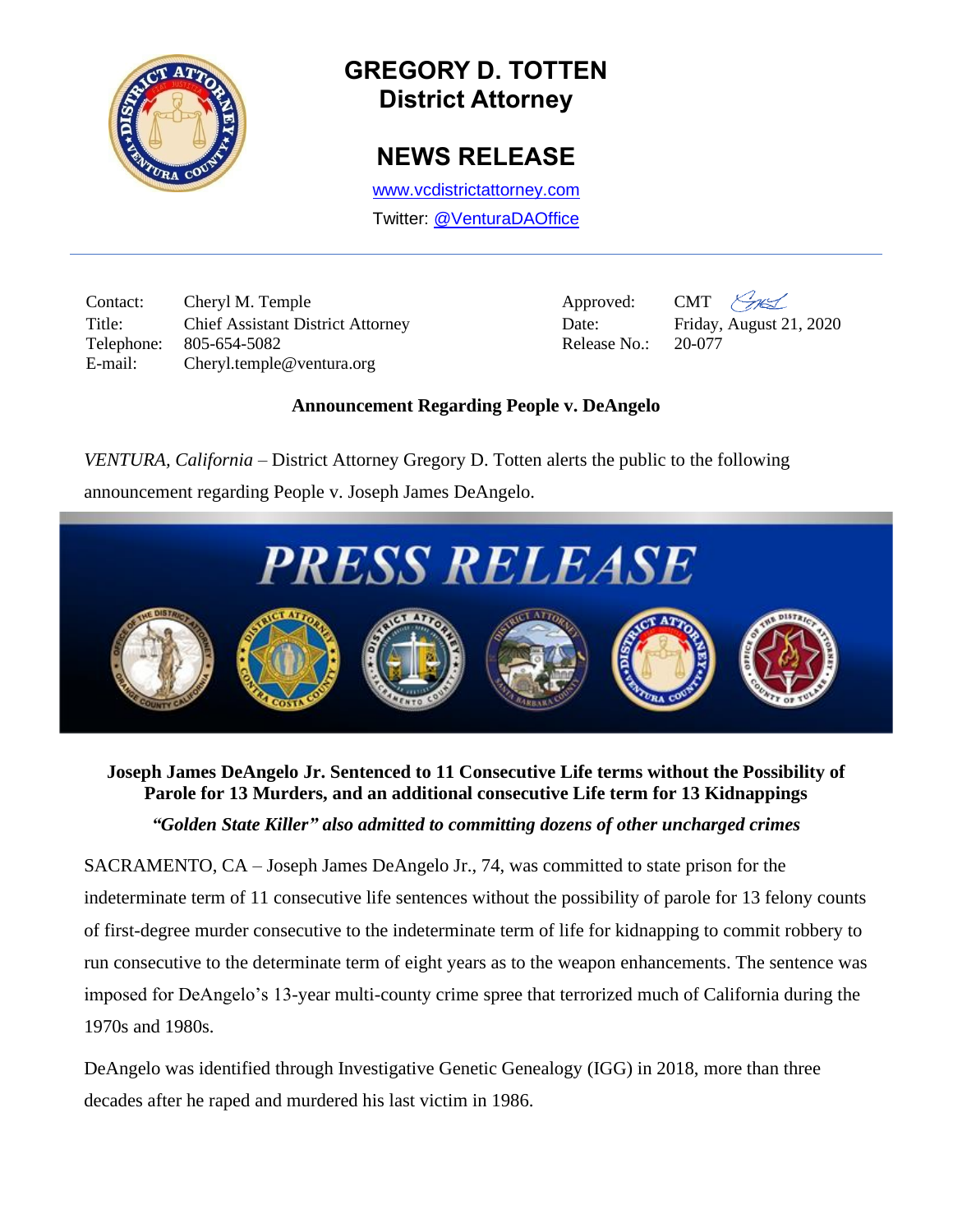DeAngelo admitted committing crimes against 87 individual victims during attacks he perpetrated at 53 separate crime scenes. Charges were filed against DeAngelo for offenses he committed against 26 of his victims. DeAngelo also admitted committing crimes against 61 additional victims. Those offenses included attempted murder, kidnapping to commit robbery, rape, robbery, first-degree burglary, and false imprisonment. The uncharged crimes occurred in Alameda, Sacramento, San Joaquin, Santa Clara, Stanislaus, Tulare and Yolo counties.

Today's sentencing was relocated to the Sacramento State University Ballroom to accommodate the large number of victims and their family members in attendance and to ensure social distancing in light of the current COVID-19 pandemic.

DeAngelo was jointly prosecuted by the district attorneys of Contra Costa, Orange, Sacramento, Santa Barbara, Tulare and Ventura counties.

The decision by prosecutors to accept DeAngelo's offer to plead guilty to the 26 charged crimes and admit the uncharged crimes was made in consultation with the victims and their family members. The totality of the circumstances, including the age of the victims, the age of witnesses and the death of other key witnesses, and the age of the defendant, were taken into consideration.

The massive scope of this case, which involved more than 1.3 million pages of discovery, would have unduly burdened the victims with a lengthy prosecution that was anticipated to take as many as 10 years. The plea provided the victims and their families who were terrorized by DeAngelo the opportunity to hear him admit his crimes. Over the last three days, victims and their loved ones described the impact of the crimes to the court, the community, and the defendant.

This six-county joint prosecution resulted in a guilty plea of:

- 13 counts of first-degree murder with special circumstance allegations of multiple murders and murder committed during the commission of rape, robbery, and burglary.
- 13 felony counts of kidnapping to commit robbery with sentencing enhancements for personal use of a firearm and personal use of a knife during the commission of the offenses.
- DeAngelo admitted murdering:
	- o Claude Snelling September 11, 1975 Tulare County
	- o Katie and Brian Maggiore February 2, 1978 Sacramento County
	- o Debra Alexandria Manning December 30, 1979 Santa Barbara County
	- o Robert Offerman December 30, 1979 Santa Barbara County
	- o Cheri Domingo July 27, 1981 Santa Barbara County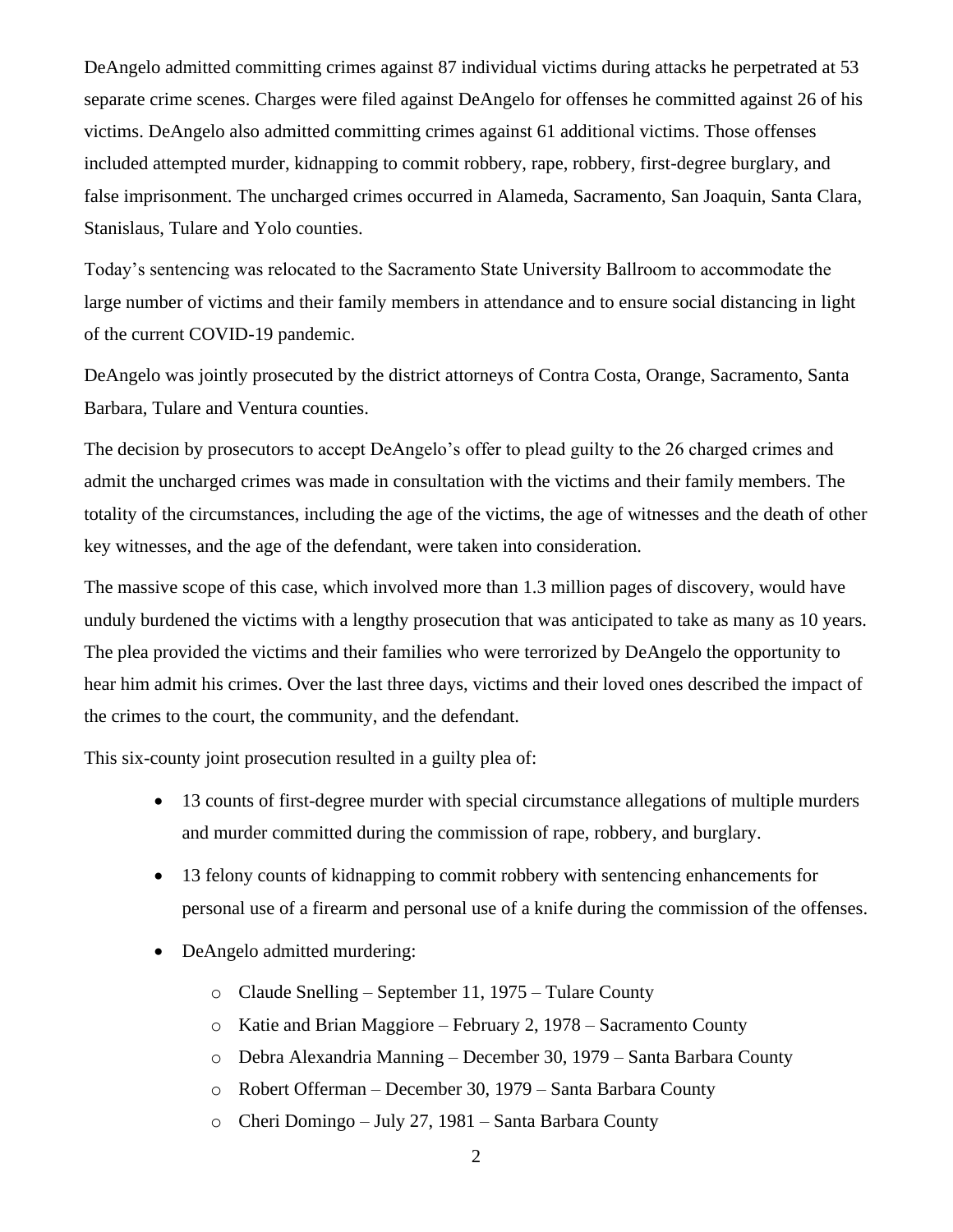- o Greg Sanchez July 27, 1981 Santa Barbara County
- o Charlene and Lyman Smith on or about March 13, 1980 Ventura County
- o Keith and Patrice Harrington August 21, 1980 Orange County
- o Manuela Witthuhn February 6, 1981 Orange County
- o Janelle Cruz May 5, 1986 Orange County

DeAngelo also admitted to the uncharged crimes of:

• Attempted murder, kidnapping to commit robbery, rape, robbery, first-degree burglary, and false imprisonment.

DeAngelo's crime spree began in 1975 when he was working as a police officer with the Exeter Police Department. The crimes, which continued long after he was fired from the Auburn Police Department in 1979, escalated from peeping through windows to stalking, to rape and serial murder.

His crimes earned him the nicknames of the Visalia Ransacker, the East Area Rapist, the Original Night Stalker, and the Golden State Killer. It was not until April 2018 that Sacramento authorities announced that Investigative Genetic Genealogy had identified DeAngelo as the person responsible.

The identification, arrest, and prosecution of DeAngelo is the result of decades of work by law enforcement agencies across California.

"After today's sentencing, Joseph DeAngelo will now serve the rest of his life behind bars," said Contra Costa County District Attorney Diana Becton. "His horrific crimes are unspeakable and forever changed the lives of our victims. I want to underscore the strength our victims and their families displayed over the years, and their courage this week to share in open court with all of us the pain and agony they have endured over the years. They deserved their day in court. Our Office's history with this case is tied with our former cold case investigator Paul Holes. I want to express my gratitude for Paul's tireless work on this case and on behalf of all the victims across the state of California. Lastly, I want to highlight the important work done by our team and the five other district attorneys' offices to bring this case to an end."

"Yesterday marked 40 years to the day that a stranger walked into Patti and Keith Harrington's Dana Point home and robbed the newlyweds of the life that they had just begun to build together," said Orange County District Attorney Todd Spitzer. "They never made it to their first wedding anniversary. Manuela Witthuhn spent 28 short years on this earth, never knowing the joy of motherhood. Janelle Cruz' life was ended before she realized her dreams of graduating from college or picking out her dream wedding dress. For the last three days we heard about the 13 lives that were cut short, of the memories that were never made, and of the dozens of additional victims whose peace of mind was shattered for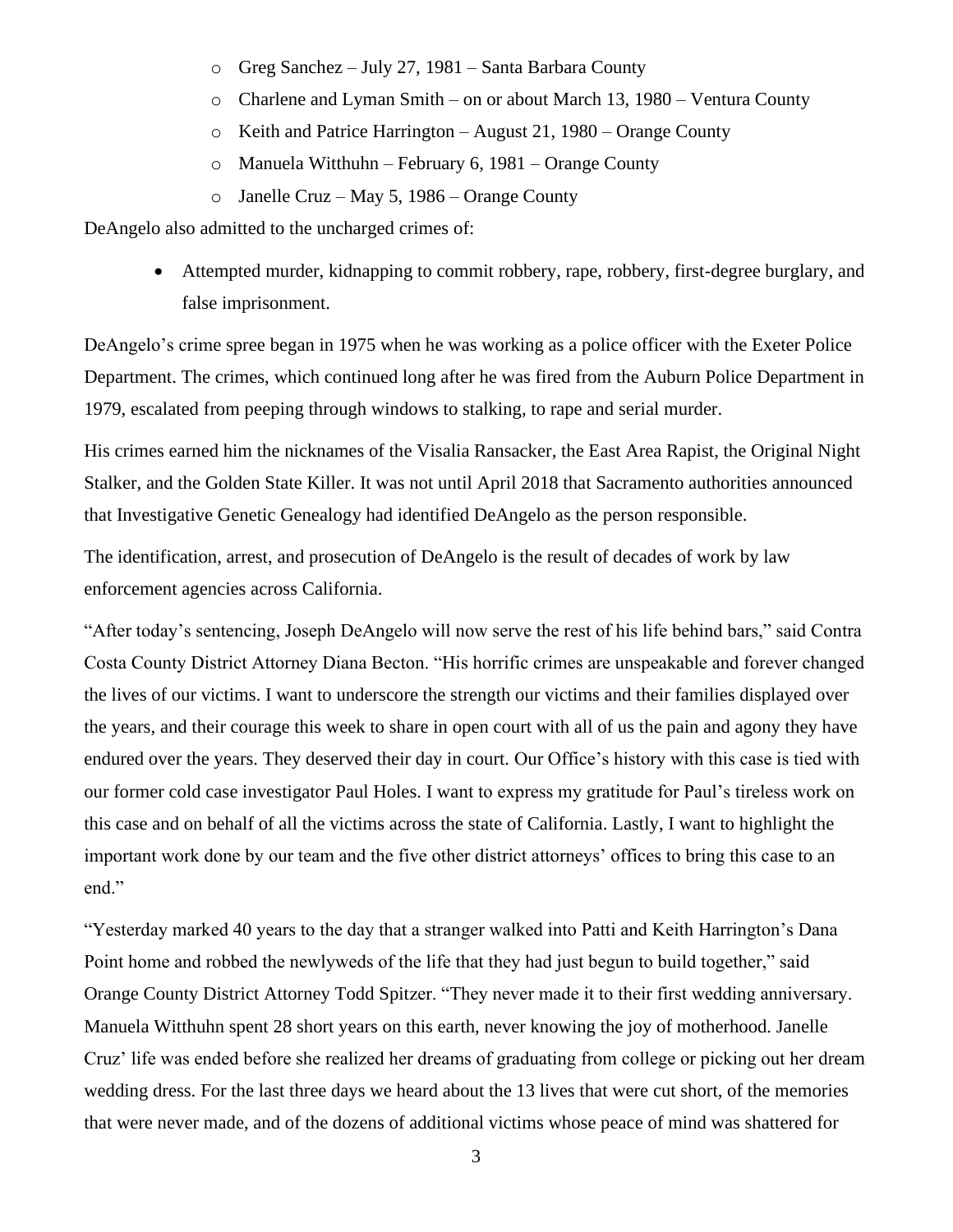eternity because of one depraved individual who terrorized an entire generation of Californians. As he was destroying lives, he was living his – blowing out birthday candles, holding his granddaughter, fishing on his boat. Today, it is the victims - whether in heaven or here on earth – who are free from the shackles they and their loved ones were forced to endure since their paths intersected with the devil. And today, it is the devil who was condemned to live out his existence behind bars, knowing he will never be free. He may have destroyed their lives, but he did not destroy their memories – and those memories will live on."

"It has been **16,417 days** since Joseph DeAngelo's reign of terror began. 44 years, 11 months, 11 days. Victims, families and entire communities have waited decades for this day - a day of reckoning," said Sacramento County District Attorney Anne Marie Schubert. "This entire week, hearing from the victims and their loved ones about the devastating impact this man had on their lives, was overwhelming and gut wrenching. Generations of families have been affected by the depravity of one human being. The power, strength and resilience of so many victims and their families has been truly remarkable and inspiring. It is my sincere hope that today brings healing for victims, their loved ones and our communities."

"This 'cold case' never went cold for the victims and survivors - it burned them to their very soul. I respectfully hope today resulted in a step forward in their healing process," said Santa Barbara County District Attorney Joyce E. Dudley.

"Though not immediately apparent, the legacy of this case will be triumph. No victim, no survivor, and no member of law enforcement ever allowed the tragic events of decades past to be forgotten," said Tulare County District Attorney Tim Ward. "We stand with those who have been victimized or lost loved ones to violent crime, here in Tulare County and across this state. The law, scientific advancement, perseverance, and a father's love for his daughter triumphed today. Justice has been served. May Professor Snelling rest in peace as the world now knows he died a true hero."

"This case, in many respects, was groundbreaking," said Ventura County District Attorney Greg Totten. "The swath of destruction left in the wake of this defendant's crimes is massive and heart wrenching. I pray that never again will society have to deal with a man as cruel, and as vicious. But the unique aspects of this case, and what it means to us as a community, go beyond the defendant's heinous crimes. His arrest was the first time Genetic Genealogy was used to solve a rape or murder. Ever. We continue to use and improve the technology we used to catch this killer. We hope this news resonates with criminals everywhere: We will find you. This case is a shining example of the constant improvement, and ceaseless determination, of the men and women in law enforcement. But really, the most enduring message of this case must be that our system of justice did not focus on just this monstrous killer.

4